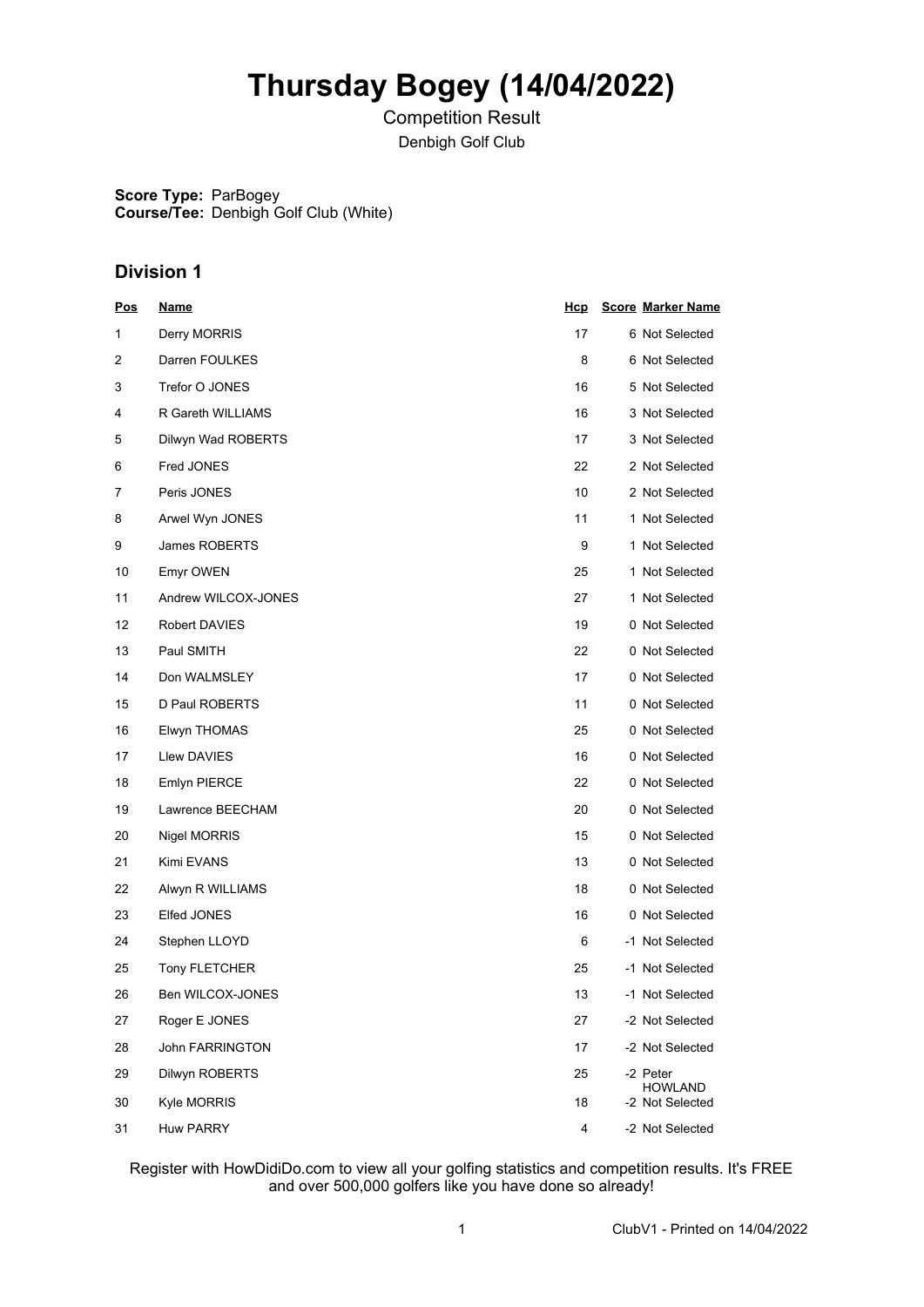#### **Score Type: Course/Tee:** ParBogey Denbigh Golf Club (White)

### **Division 1**

| <u>Pos</u> | <u>Name</u>            | <u>Hcp</u> | <b>Score Marker Name</b> |
|------------|------------------------|------------|--------------------------|
| 32         | Roy TICKLE             | 23         | -2 Not Selected          |
| 33         | <b>Arwel HUGHES</b>    | 5          | -2 Not Selected          |
| 34         | David PLATT            | 24         | -2 Not Selected          |
| 35         | Ken 1777 JONES         | 19         | -2 Not Selected          |
| 36         | Nigel ROXBURGH         | 7          | -2 Not Selected          |
| 37         | <b>Bob JONES</b>       | 25         | -2 Not Selected          |
| 38         | Paul MAZUREK           | 10         | -2 Not Selected          |
| 39         | Nigel JONES            | 13         | -2 Nigel MORRIS          |
| 40         | D Paul JONES           | 14         | -2 Not Selected          |
| 41         | Alun ROBERTS           | 26         | -2 Not Selected          |
| 42         | Frazer JONES           | 21         | -2 Not Selected          |
| 43         | <b>Brian GRIFFITHS</b> | 28         | -2 Not Selected          |
| 44         | John Arwel JONES       | 34         | -3 Not Selected          |
| 45         | Peter WHARTON          | 23         | -3 Not Selected          |
| 46         | Arthur JONES           | 10         | -3 Not Selected          |
| 47         | Jac ROBERTS            | 20         | -3 Not Selected          |
| 48         | Ifan ROBERTS           | 14         | -3 Not Selected          |
| 49         | Tom WILCOX-JONES       | 27         | -3 Not Selected          |
| 50         | Alwyn WILLIAMS         | 36         | -3 Not Selected          |
| 51         | Jonathan ROBERTS       | 20         | -3 Not Selected          |
| 52         | Jason BEECHAM          | 8          | -3 Not Selected          |
| 53         | Mike THOMAS            | 18         | -3 Not Selected          |
| 54         | John Dryhurst ROBERTS  | 20         | -3 Not Selected          |
| 55         | <b>Gerald PARRY</b>    | 20         | -4 Not Selected          |
| 56         | Gwynn JONES            | 30         | -4 Not Selected          |
| 57         | Les WILDE              | 29         | -4 Not Selected          |
| 58         | Alan PADMORE           | 16         | -4 Not Selected          |
| 59         | <b>Leonard PADMORE</b> | 20         | -4 Not Selected          |
| 60         | <b>Stewart CLARKE</b>  | 13         | -5 Not Selected          |
| 61         | Steven M JONES         | 33         | -5 Not Selected          |
| 62         | Eric HOWELLS           | 16         | -5 Not Selected          |
| 63         | <b>Tony DAVIES</b>     | 17         | -5 Not Selected          |
| 64         | Andrew WITTON          | 11         | -5 Not Selected          |
| 65         | Arwyn WILLIAMS         | 33         | -6 Not Selected          |
| 66         | <b>Gwilym WILLIAMS</b> | 19         | -6 Elfed JONES           |

Register with HowDidiDo.com to view all your golfing statistics and competition results. It's FREE and over 500,000 golfers like you have done so already!